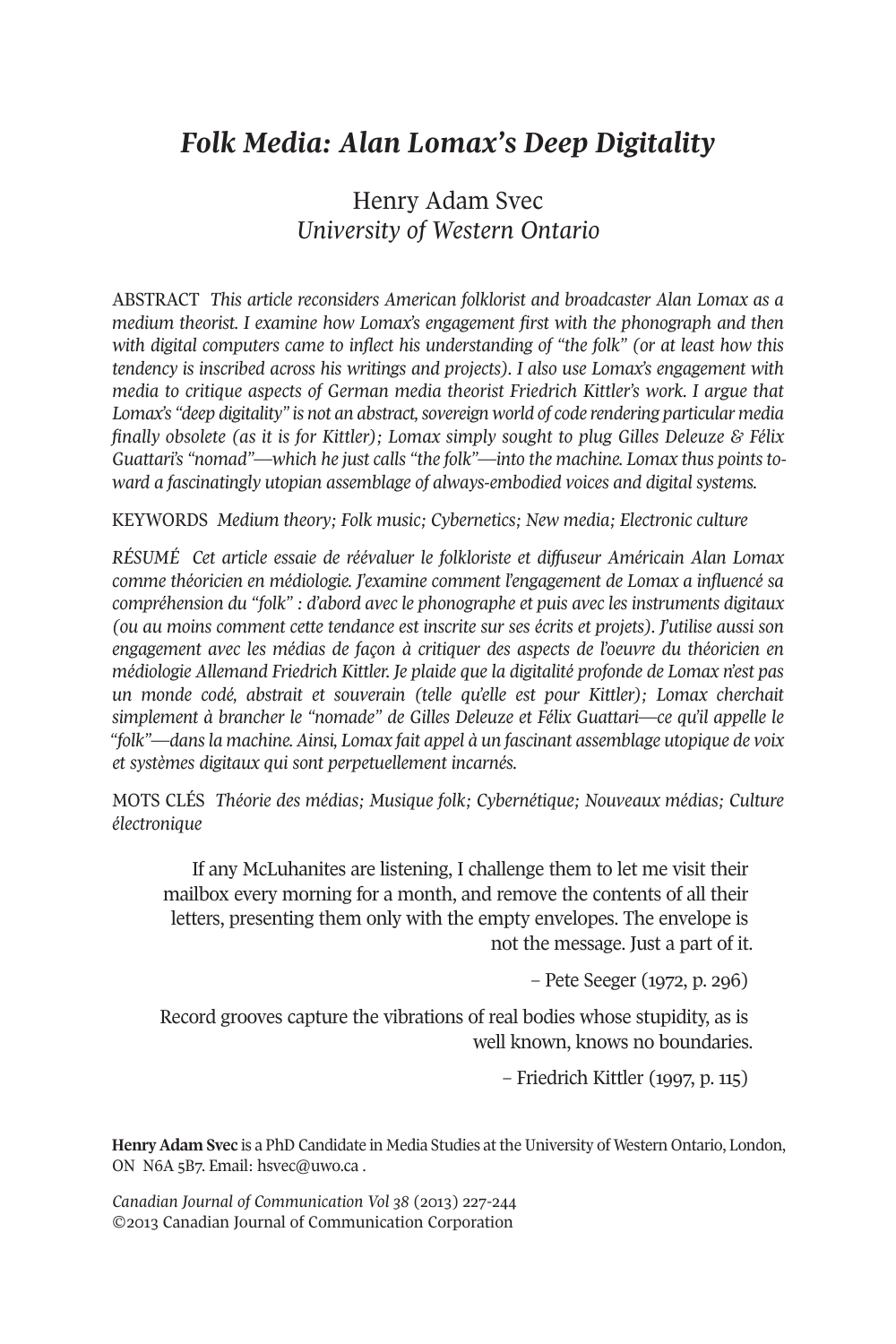The modern computer, with all its various gadgets, and all its wonderful electronic facilities, now makes it possible to preserve and reinvigorate all the cultural richness of mankind.

– Alan Lomax (in Naimark, 1993)

 $\prod$ t is possible that the late German media theorist Friedrich Kittler was not the biggest fan of folk music. Interested as he was in the ability of "technological media" to write **I** fan of folk music. Interested as he was in the ability of "technological media" to write and record on their own, the music he cites tends to feature gadgets prominently. "Tap my head and mike my brain / Stick that needle in my vein," goes a song from Thomas Pynchon's *The Crying of Lot 49* (quoted in Kittler, 1999, p. xxxix). Jimmi Hendrix, the guitarist who specialized in distortion and who was the self-proclaimed founder of an "electric church," appears in *Gramophone, Film, Typewriter* (Kittler, 1999), and Pink Floyd's coldly machinic recordings are touchstones across Kittler's work on media (see Winthrop-Young, 2011). Indeed, the aspect of folk discourse that posits the possibility of sincere, unmediated communication (see Frith, 1981; Keightley, 2001) is precisely the kind of idealist notion that Kittler (1992; 1999) seeks to ground within the material "discourse networks" that make historical ways of communicating possible in the first place.

Kittler was only a young man at the time, but one of the key players in the American folk revival of the fifties and sixties found one of German media theory's theoretical progenitors to be scandalous. Pete Seeger, who had suffered through the McCarthy era (during most of which he was blacklisted), does not seem to have had much time for Marshall McLuhan's work, which posits that media themselves have determinate effects on consciousness and politics. Seeger witnessed first-hand that some signals are allowed through the channels of mass media, but others can be obstructed or censored; his folksy form of "culture jamming," then, was not about media as such, but about transmitting as many "healthy" signals as possible. The mainstream media could either relay the messages or not: "If the radio, the press, and all the large channels of mass communication are closed to [folksingers'] songs of freedom, friendship, and peace, they must go from house to house" (Seeger, 1972, p. 155).

And yet, in the work and writings of one of Seeger's friends and contemporaries, American folklorist Alan Lomax, it is possible to find a fascinating rapprochement between folk revivalism and medium theory.<sup>1</sup> Lomax might still be most famous for having discovered the singer and guitarist Huddie "Lead Belly" Ledbetter in a Louisiana penitentiary in 1933 with his father, John Lomax, and for promoting and recording the likes of Woody Guthrie, Jelly Roll Morton, Aunt Molly Jackson, and hundreds of other "folksingers" over his long career as a broadcaster, archivist, and social scientist (below, I will refrain from using quotation marks around terms such as "folk music," "traditional," and "the folk," keeping in mind that these are problematic descriptors; see Bendix, 1997; Storey, 2003). But Lomax thought that technology constituted a key component in his quest to document and disseminate the voices of the marginalized folk he encountered on his field trips (Filene, 2000; Szwed, 2011). He figured the centralized, corporate mass-media system of his time as a monolithic and polluting force, but he tried to effect a hybrid reversal of this unidirectional flow by recording folk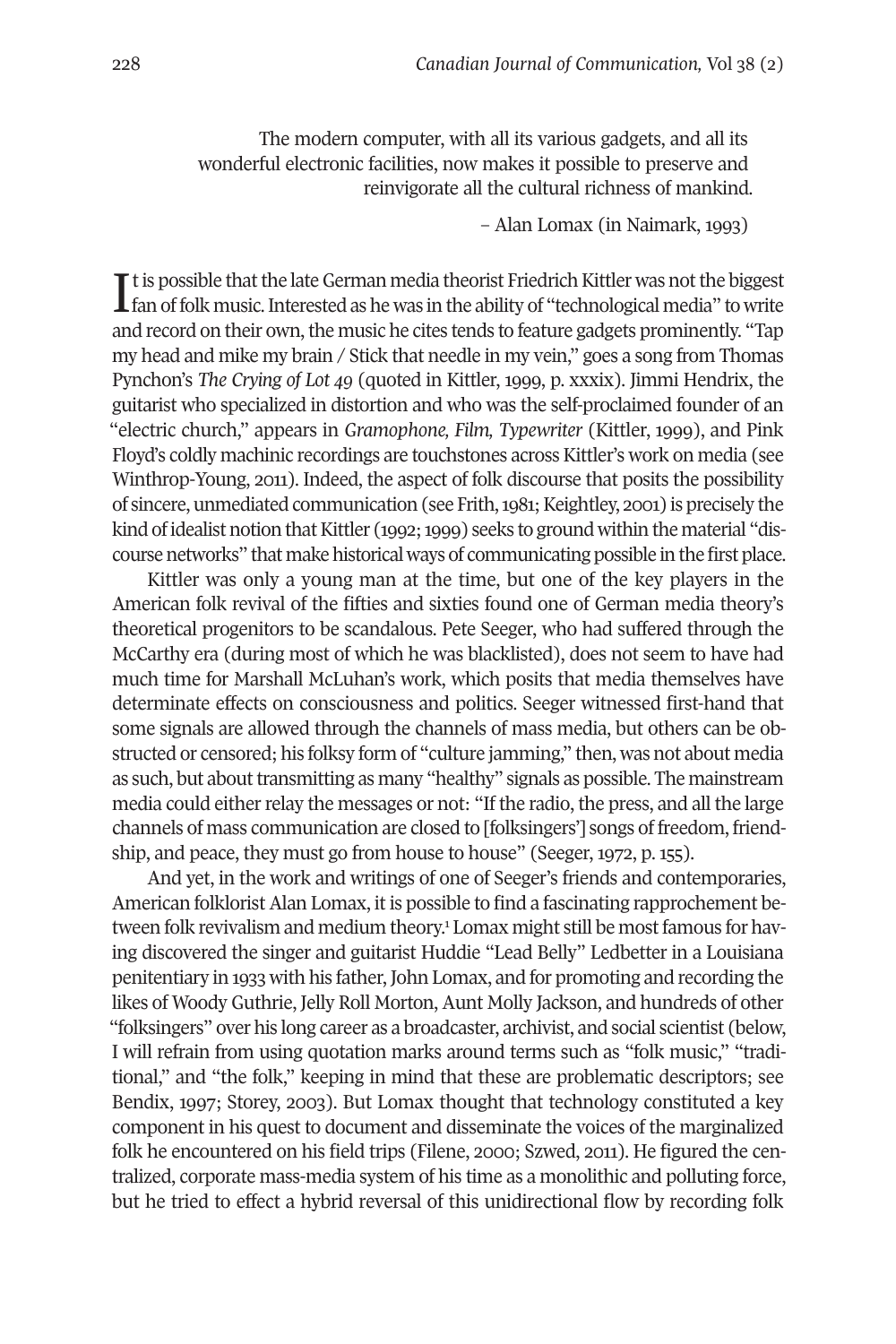music with top-of-the-line technologies (which, like Kittler, he fascinatingly fetishizes in his writings) and then relaying the documents back to both mass audiences and the folk themselves via radio, film, and even the personal computer.

Lomax's tactical attempt to use media was perhaps most completely realizable, in theory if not in practice, when he worked with IBM (in the sixties) and then Apple tools (in the nineties) on a digital machine eventually called the "Global Jukebox." At the Library of Congress—where he worked as "Assistant in Charge" at the Archive of American Folk Song in the thirties and forties—Lomax had often been frustrated, his letters suggest, by his inability to speedily copy records for interested inquirers (see Lomax, 2010). In other words, he had an adequate storage system but poor transmission capabilities. However, the Global Jukebox was a digital-folk database that would allow schoolchildren both to visually map and to aurally access the totality of the globe's folk culture, and also potentially to upload their own voices in a cybernetic loop of authentic communion (see Lomax, 2003).

Many discussions of the folk revival, and of rock culture's incorporation of the phenomenon, have noted the genre's ideology of face-to-face and live performance and its anti-modern/anti-technological tendencies (e.g., Denisoff, 1971; Frith, 1981; Keightley, 2001). But what are we to make of Lomax's take on technology?

This article will draw on Kittler's "McLuhanite" critical apparatus to read through the two epochs that can be demarcated across Lomax's career as a folklorist: Phonographic Lomax and Computational Lomax. This will give us a fresh angle on an important figure in the history of communications. Although the significance of sound recording to both John and Alan Lomax has been discussed recently—see Kay Kaufman Shelemay (1991), Erika Brady (1999), Benjamin Filene (2000), Marybeth Hamilton (2008), and John Szwed (2011)—Lomax's relation to medium theory and his complex understanding of digitality have not yet been considered. Filene's (2000) excellent book *Romancing the Folk* explores the modernist dimensions of American folklore, with a focus on the Lomaxes' field trips in the thirties. As he points out, their Dictaphone's seeming fidelity led Alan's father to think of their work as objective "sound photographs" (Filene, 2000, p. 56). Filene also discusses Alan's radio broadcasts into the forties, his work at the Archive of American Folk Song, and (albeit briefly) Cantometrics and the Global Jukebox. And Szwed's illuminating biography, *Alan Lomax: The Man Who Recorded the World*, highlights the importance of soundrecording technology as a tool for Lomax throughout his career: "Having lived through the transition from transcribing songs to recording them, he could appreciate the limitations of an audio-only medium, but also understood how these limits refocused the way music was received: the body of the singer could now be heard …" (Szwed, 2011, p. 334). Szwed's book also includes detailed if descriptive accounts of the folklorist's computer-aided projects. Still, Lomax's cybernetic and proto-posthumanist renderings of machines have yet to be analyzed, and his digital escapades have gone unnoticed by scholars of media. Thinking of Latour (1987), and McLuhan (1964), to what degree did the technical networks Lomax worked with come to determine the very object of his quest? To what degree is he occasionally sensitive to these connections in his writings?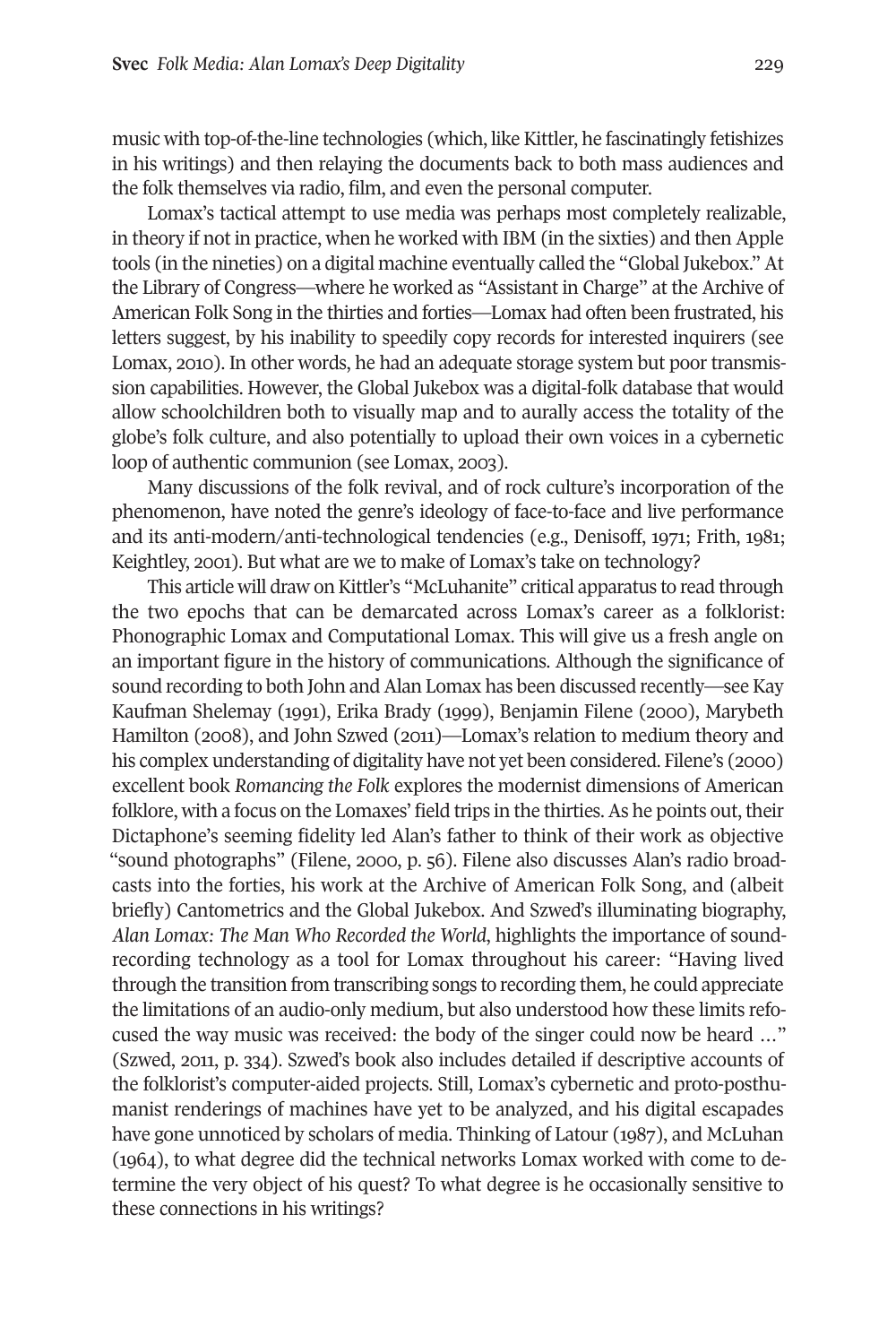A second goal, however, will be to reconsider Lomax as a forgotten thinker/practitioner of digitality. As Mark Hansen (2004) has argued, Kittler neglects embodiment in his writings on the digital, primarily through his total endorsement of Claude Shannon's mathematical theory of communication. A different articulation of this neglect can also be seen throughout trans-humanist and other digital-utopian rhetoric (Hayles, 1999). Although there is much in Lomax that we would do well to leave behind—most urgently, the primitivism and Orientalism that variously run through his texts (Averill, 2003; Mullen, 2008)—what are of interest here are the ways in which he anticipates some of the claims of critics of cybernetics and information theory, such as Hansen and N. Katherine Hayles (1999), who have problematized the notion that information can be abstracted away from its material carrier. As we will see, Lomax's phonographic fascination with embodied voices interestingly carries over into his encounters with computation. Lomax's "deep digitality" is not an abstract world of sovereign code rendering particular media finally obsolete (which is how Kittler figures digital convergence); Lomax simply sought to plug the folk into informational networks, a conjunction he believed would challenge the hegemony of global media conglomerates. Thus Lomax points toward a fascinating, if "dead" or "imaginary" (see Parikka, 2012; Zielinski, 2008), assemblage of always-embodied voices and digital systems.

#### **Phonographic Lomax**

In the early twentieth century, just as the phonograph was dazzling audiences across the world with the new registers of inscription it made possible (Gitelman,1999; Lastra, 2000), many ethnographers and collectors ofAmerican folk songs were still operating within the logics of print culture (Brady, 1999; Filene, 2000). Song collectors, after all, were looking for*songs*—which can be written down and printed—not voices or bodies; as Regina Bendix (1997) has pointed out, the text became the locus of authentication forthe Romantic folklorists of the nineteenth century, a legacy that would persist. For instance, Cecil Sharp's (1932) introduction to his influential *English Folk Songs from the Southern Appalachians* gives us a brief glimpse of the transmission model that grounds his interactions in the field: "[… I was] accompanied throughout by Miss Maud Karpeles, who took down, usually in shorthand, the words of the songs we heard, while I noted the tunes" (p. xxi). The speed of the musical event requires an efficient language, but nonetheless the data sought is *meaningful*. Elsewhere he writes: "The singers displayed much interest in watching me take down their music in my notebook, and when at the conclusion of a song I hummed over the tune to test the accuracy of my transcription they were as delighted as though I had successfully performed a conjuring trick" (p. xxvi). In Kittler's (1999) view, the phonograph made it possible forthe firsttime to conceive of documenting "the real"—sound recording allowed for the inscription of signals that the alphabet could not encode, including the noises of bodies—but Sharp seems unwilling to explore this new media discourse/landscape. Not coincidentally, Sharp was rather contemptuous of his informants, and his disregard forthe singers he relied on had much to do with his class biases and his elitist fears of massification (Filene, 2000). Yet, there is also a basic contempt here for the material channel of the voice—a desire only for the information it happens to be preserving/transmitting (cf. Brady, 1999).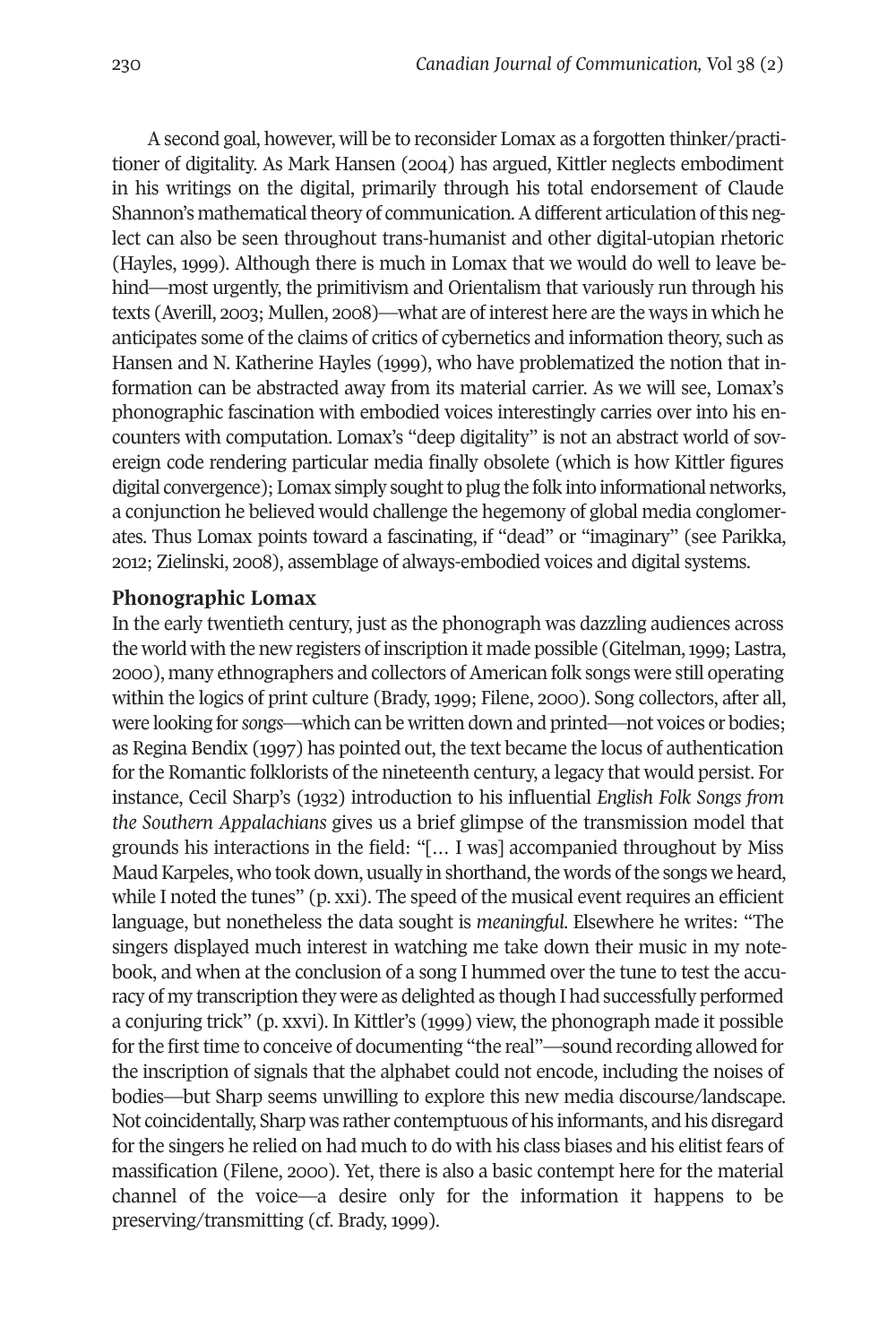John and Alan Lomax too were collectors of songs, which are indeed made up of words and tunes. And yet, unlike Sharp, who was forced to hastily scribble down notes and words with his assistant, the Lomaxes had a machine do the work (Filene, 2000). The use of the phonograph in ethnographic field research goes back to the late nineteenth century (Brady,1999; Sterne, 2003). Alan Lomax seems to have been especially sensitive, however, to what Wolfgang Ernst (2011) describes as "the (unconscious) replacement of the vocal-alphabetic code by an electromagnetic flux of electrons" (p. 243), for his writings relate a different kind of field trip than Sharp's.

Young Lomax figures primarily visual media, including print, as only one channel within the complex ecology of the field of folk music. Yet, it is indeed the aural channels of the voice and the singing body to which his attention seems to have been constantly drawn (Szwed, 2011). "'Sinful' Songs of the Southern Negro," one of his first publications, explores the pleasure of what Roland Barthes (1977) describes as the "grain" of the voice, the fleshy ground *beneath* the articulation of linguistic meaning:

This woman's quartet which she herself had organized and led, was by far superior to any other group we had heard. None of them, in all likelihood, could read, and certainly none of them had had the slightest training in music; but their harmonic and rhythmic scope and pattern, their improvisations, were unusual and beautiful. Their lower lips big with snuff, they swayed back and forth, eyes closed, to the beat of their own singing, a beat accentuated by the spatter of tobacco juice on the rough pine floor. (Lomax, 2003, p. 11)

Words and notes only go so far to document "the spatter of tobacco juice on the rough pine floor" or "unusual and beautiful" improvisations. Lomax seems to struggle between that which can be represented and that which exceeds mere signifiers. Elsewhere in the essay he describes a performance that we can only imagine Cecil Sharp vainly trying to document:

There was Burn-Down in the middle of the floor shouting a rhythm from which the melody had practically disappeared, beating his "box" until it seemed the thing would fly to pieces at the next stroke of his yellow hand, and literally held up by the bodies of the dancers around him, who were still shuffling with bent knees in the monotonous and heavily rhythmic one-step. Out in the moonlit yard again, away from the house, where the hound pup lay asleep in the dust, the separate sounds of feet and voice and strings disappeared, and in their place was a steady wham-wham that seemed to be the throbbing of the house itself. (Lomax, 2003, p. 14)

Lomax's informants as well as the landscape blend into a physiological gestalt. This notion that there is something more to music than notes and words—something deeper—would continue to interest Lomax throughout his career.In "Reels and Work Songs" he writes, "These records are not to be listened to for text or tune so much as forthe wildness, freedom, and rhythmic beauty oftheir contents" (Lomax, 2003, p. 71). In "Folk Song Style" he considers the incompleteness of Western musical notation: "The more refined the scores, the more certainly the essence of the exotic music escapes through the lines and spaces" (p. 131). And in "A New Hypothesis," he again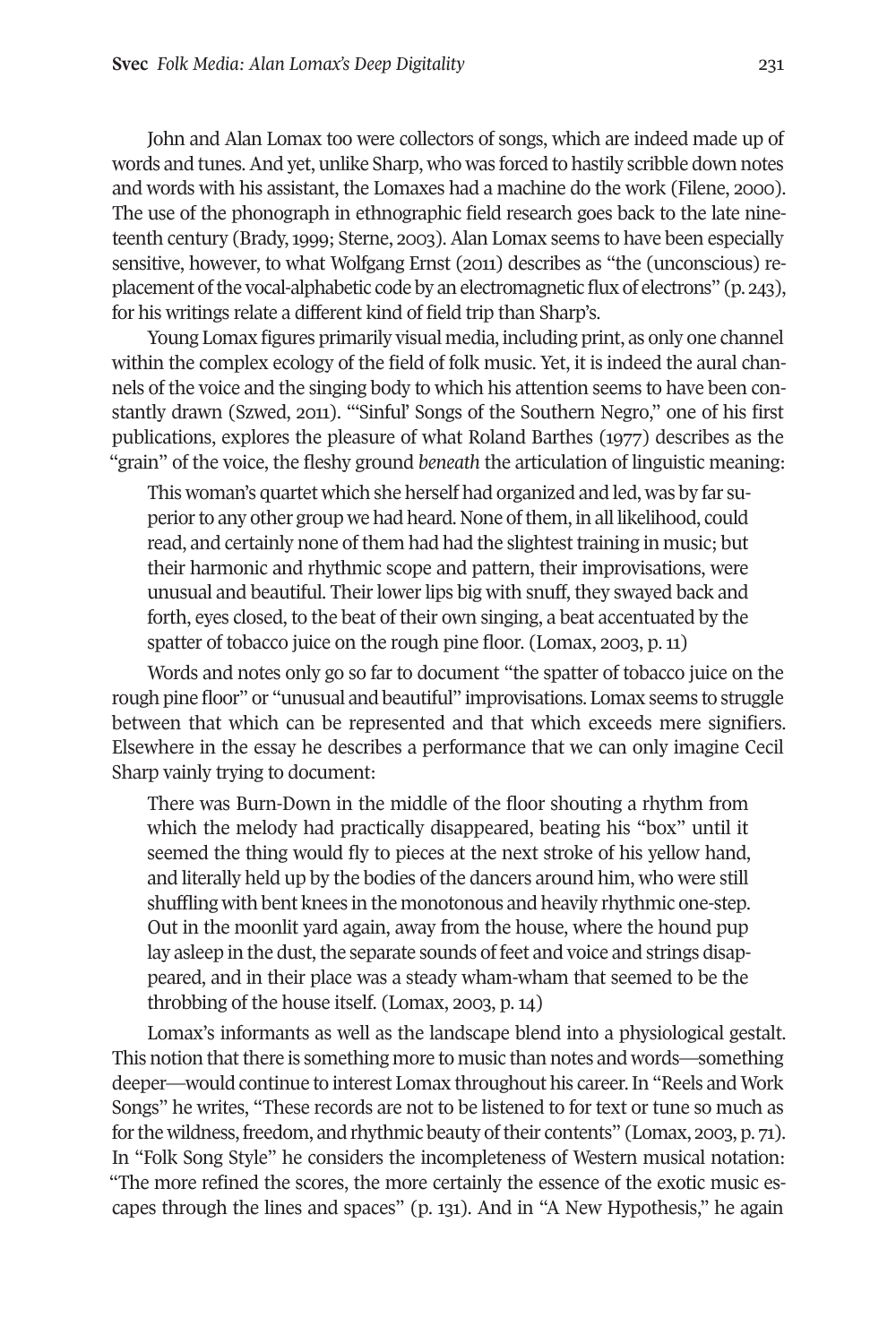wonders explicitly whether Western music notation systems are suited to the study of folk music (Szwed, 2011).

Of course, Lomax was not only interested in the non-signifying dimensions of folklore and music. His book on Jelly Roll Morton (Lomax, 1993), for instance, incorporates meaningful narrative. Lomax asks Morton about his personal history, which gets written down, which circulates as interpretable texts. And yet, there is simultaneously a world of sense beyond or beneath the level of signification: liquid and material registers that, à la Kittler, the recording apparatus itself seems to have a privileged capacity to "understand." As Lomax (1993) writes of his session with Morton,

The amplifier was hot. The needle was tracing a quiet spiral on the spinning acetate. … A gravel voice melting at the edges, not talking, but spinning out a life in something close to song. Each sentence almost a stanza of slow blues … , each stanza flowing out of the last like the eddies of a big sleepy Southern river where the power hides below a quiet brown surface. (p. xiii)

The machine is figured as a central component of the "pre-phonographic" event, the gravel voice spinning, like a record, right along with the acetate. The edges melt, writes Lomax, and the rich discourse he records is *not just talking*. Indeed, as in his description of Morton's performance, metaphors of "the water" or "the river" often stand in as descriptors of the data Lomax was trying to capture with his machines. In a letter sent from the Bahamas to Oliver Strunk at the Library of Congress, he writes, "Here, you see, there is a live, flowing, vital folk culture and the collector lives in a continual state of confusion & exhilaration. … Songs & people pour in on us all day every day until we have to stop them in our weariness" (Lomax, 2010, pp.10-11). With his phonographic ears, Lomax seems to have occasionally found the monstrous bandwidth of the folk to be overwhelming—in need of sorting out, somehow.

To be sure, Lomax's notion of the field-recording interaction is saturated with a racialized primitivism. As Patrick B. Mullen (2008) claims in his discussion of American folklorist Newbell Niles Puckett, the notion in American folklore that speech and sound are more authentic than writing is attributable to racialized stereotypes of African-Americans as exotic Others: "If blacks sang from the soul in an illiterate oral tradition and whites from the song books in a literate tradition, then civilization had cut whites off from the spiritual dimension of life" (p. 49). In Lomax's aesthetic valuation of folk music's channels, too, we can see evolutionism and primitivism variously articulated: "Alan Lomax definitely thought that black otherness held the secret of sensual and spiritual renewal, and this was related to his own sense of whiteness as being incapable of experiencing pleasure" (Mullen, 2008, p.111).And it was not only Black otherness that held this power for Lomax; like many of his contemporaries in the field of anthropology, he was drawn to those who appeared to be outside of modernity (see Fabian, 1983).

And yet, it is also worth pointing out that Lomax (2010) seems to have been sensitive to the fact that it was not he who was actually doing the perceiving in the field that it was a machine inscribing the data and that this machine was not only a transparent window, but also an agent of sorts: "A sound-recording machine should visit men in the camps and record the songs they have made up" (p. 210); "The department's recording machine has had an interesting time this summer" (p. 8); "The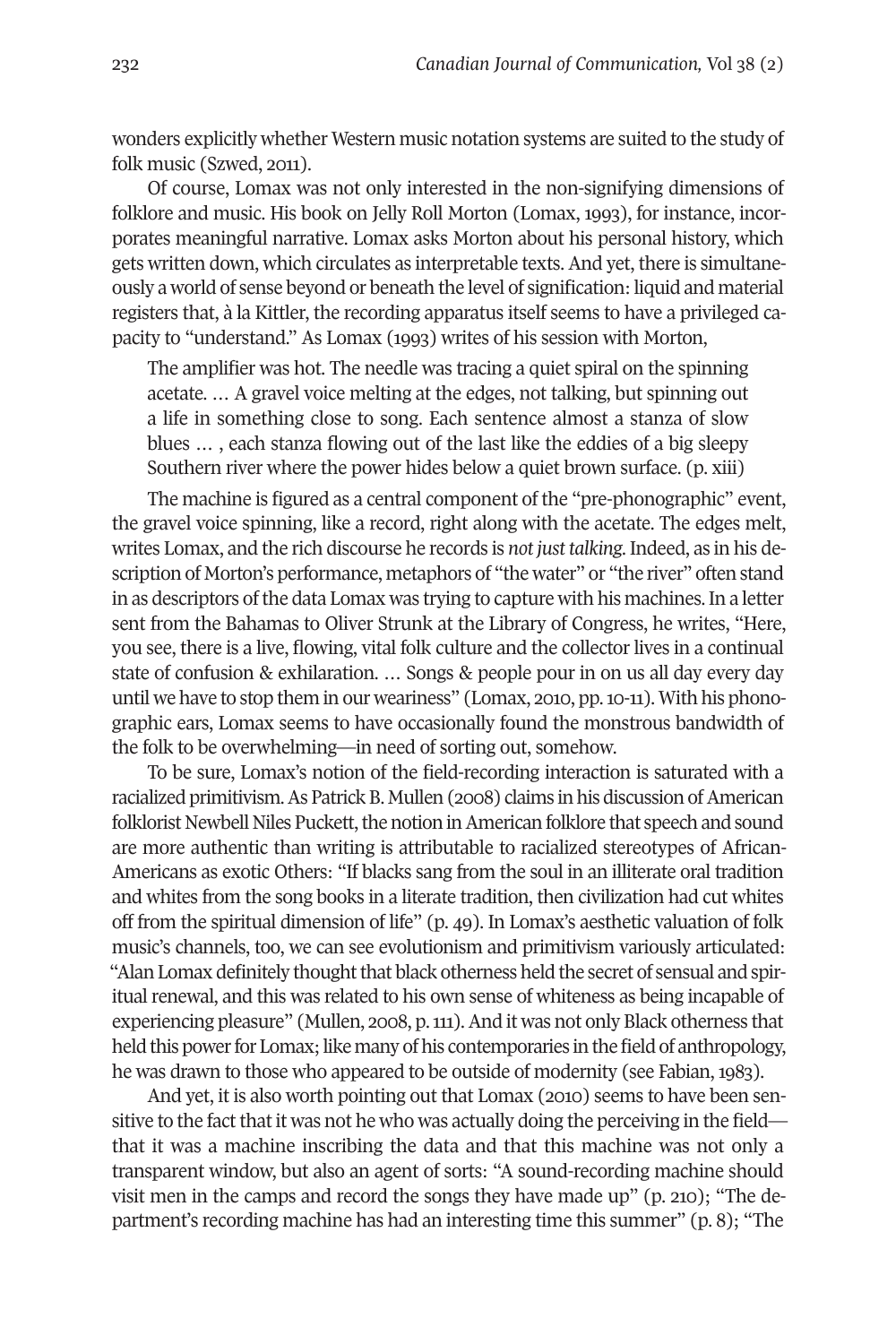machine now walks and talks properly again" (pp. 50–51); "This work is to be done by a modern field recording machine, with the idea in mind of getting down in the most accurate fashion the folk tunes and folk styles of the region" (p. 85). Lomax's sound recorders are folkloristic automatons, workers able to infiltrate domains that had previously been unreachable to him—prosthetic extensions of the folklorist: "This machine draws its power from a set of batteries, and records electrically on aluminum or celluloid discs. Its play-back arm, which enables the singer to hear his song immediately after it has been sung, won us more songs than anything we said, more than all the cigarettes, tips, and compliments we distributed" (Lomax, 2003, p. 22). On the other hand, the human folklorist in turn occasionally comes to resemble an object in Lomax's writings, a mere component within a larger network of mediatization: "The folklorist's job is to link people who are voiceless" (p. 92). And elsewhere: "I propose [we folklorists] should be two-way bridges and form a two-way inter-communication system" (p. 116). When the object of inquiry is the voice, the machine becomes the collector; meanwhile, the folklorist becomes an interactive channel, an interface between the folk and the machine.

The idea that sound-recording inscriptions can constitute a *present* reproduction of a sonic event has been critiqued and historically situated by several scholars (e.g., Lastra, 2000; Sterne, 2003; Williams,1980). Lomax does often seem (naïvely) to believe that sound recording had given him direct access to the sounds and bodies he was documenting, which Filene (2000) and Szwed (2011) point out. And yet, folk music also occasionally seems to be only a node distributed across the network of technological media which have made possible its documentation; thus, despite his Romanticism, Lomax also exhibits what Jonathan Sterne (2003, p. 226) has called a "network sensibility"—a sensitivity to the location of authenticity within media networks. The essay "Tribal Voices in Many Tongues," for instance, begins with an anecdote about a truism Lomax would have us reconsider:

I suspect it was on a tourist's visit to Naples in the nineteenth century that some sentimental literary gentleman opined, 'Music is a universal language.' This absurd notion has bedevilled collectors of folk and primitive music ever since. I only wish I could hold the author's head firmly against the bell of my loudspeaker while I played him a series of albums. (Lomax, 2003, p. 107)

Truth, in this imagined scenario, is not to be found in the field, but rather in proximity to the bell of his loudspeaker; authentic originals are what he often seemed to think he was after, and yet he seems to have been equally drawn to machinic inscriptions—to the discs, tapes, microphones, and speakers he relied upon. 2

Of course, evoking Michael Taussig's (1992) poetic exploration ofthe field-recording interaction in colonial Latin America, Lomax does appear to enjoy, through his perception of the "primitive" Other's experience with technology, his own culture's repressed enchantment with mimetic machines: "It is always a dramatic moment for any one when his own voice comes back to him undistorted from the black mouth of a loud speaker. He seems to feel the intense and absorbing pleasure that a child experiences when he first recognizes himself in a mirror" (Lomax, 2003, pp. 64-65). But which one of the three agents in this web constitutes the folk? Lomax comes to rupture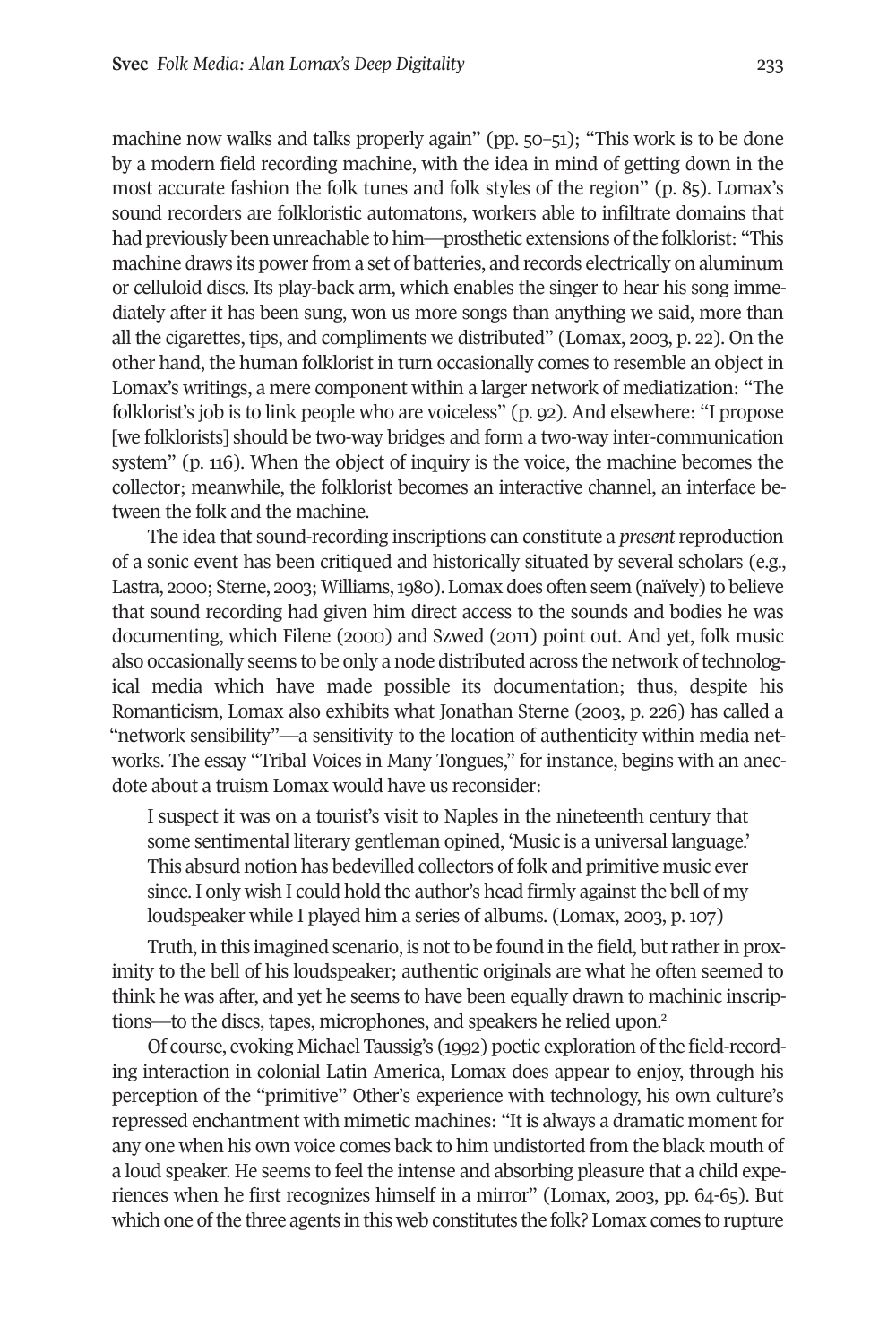the dichotomies we might wish to impose on his thought, because the folklorist's murky assemblage of technology and embodiment seems to have made who/what is inside modernity, and who/what outside, occasionally difficult to determine: "Although *my primitive tape recorder* disintegrated afterthat firsttrip, it sang the songs of my convict friends so faithfully that *it married me to tape recording*" (Lomax, 2003, p. 178; emphasis added). In anticipation of Donna Haraway's (1991) poetic explication ofthe cyborg body, such vivid renderings of Lomax's faithful coupling with technology seem to dissolve boundaries between nature and culture, machine and human, and primitive and civilized.

#### **Computational Lomax**

The "deep river of song" that Lomax sought to dam up via his role at the Library of Congress almost drowned him, and he began to experience a strain of what Jacques Derrida (1995) has called "archive fever." In the forties and fifties he recorded massive volumes of music from around the world—from Spain, Italy, Haiti, Bahamas, and elsewhere—and yet he did not have the training to understand many of the songs his machine was now capturing as he ventured further from his native United States: "When you have to sit through a half-hour song in Spanish that you can't understand … you need something else to do" (quoted in Szwed, 2011, p. 335). His archive's will-to-accumulation seems to have been spinning out of control.As he recollected in a lecture he gave in 1979 entitled "From Lead Belly to ComputerizedAnalysis of Folk Song": "Ijust recorded—I figured myself as a sort of a suction pump. … But I didn't know what I was doing, really" (Lomax, 1979).

Yet Lomax's problem was not only one of comprehension. Although it seems to have subsided into the fifties with technological advances including tape-recording, the LP, and stereo (all which he welcomed with open arms), a technologically induced frustration had become apparent during his time in Washington: "We should be delighted to send you copies of everything you sang for us at once, but at the moment, we have no facilities for duplication of these records in the Library of Congress" (Lomax, 2010, p.138). Lomax was seeking to record all of the world's authentic voices and to feed those voices back to themselves; in the forties and fifties he hosted various programs on CBS, Mutual, and then the BBC (see Filene, 2010; Szwed, 2011). But his own analogue storage and sorting systems at the Library of Congress were cumbersome and too delicate: "The re-shelving of originalrecords is becoming a very serious problem and I wish that you would make some arrangements aboutthis soon to insure the originals against injury" (Lomax, 2010, p. 208).

Thus, as early as 1941, four years before Vannevar Bush's Memex, Lomax (2010) seems to have begun to dream of a virtual realm—a stack where the corporeality of the carriers was, if not erased, at least somehow better mobilized:

I hope that every note that is played in the United States during the next two decades, in war or in peace, in whore-houses or for Henry Ford rolls across the threshold of the music division, is catalogued, filed away in special self-liquidating cans which disappear until called for and demand constant attention from a staff of three-thousand in a building that old John's Blue Ox Babe could turn around in without scratching her tender arse. (p. 221)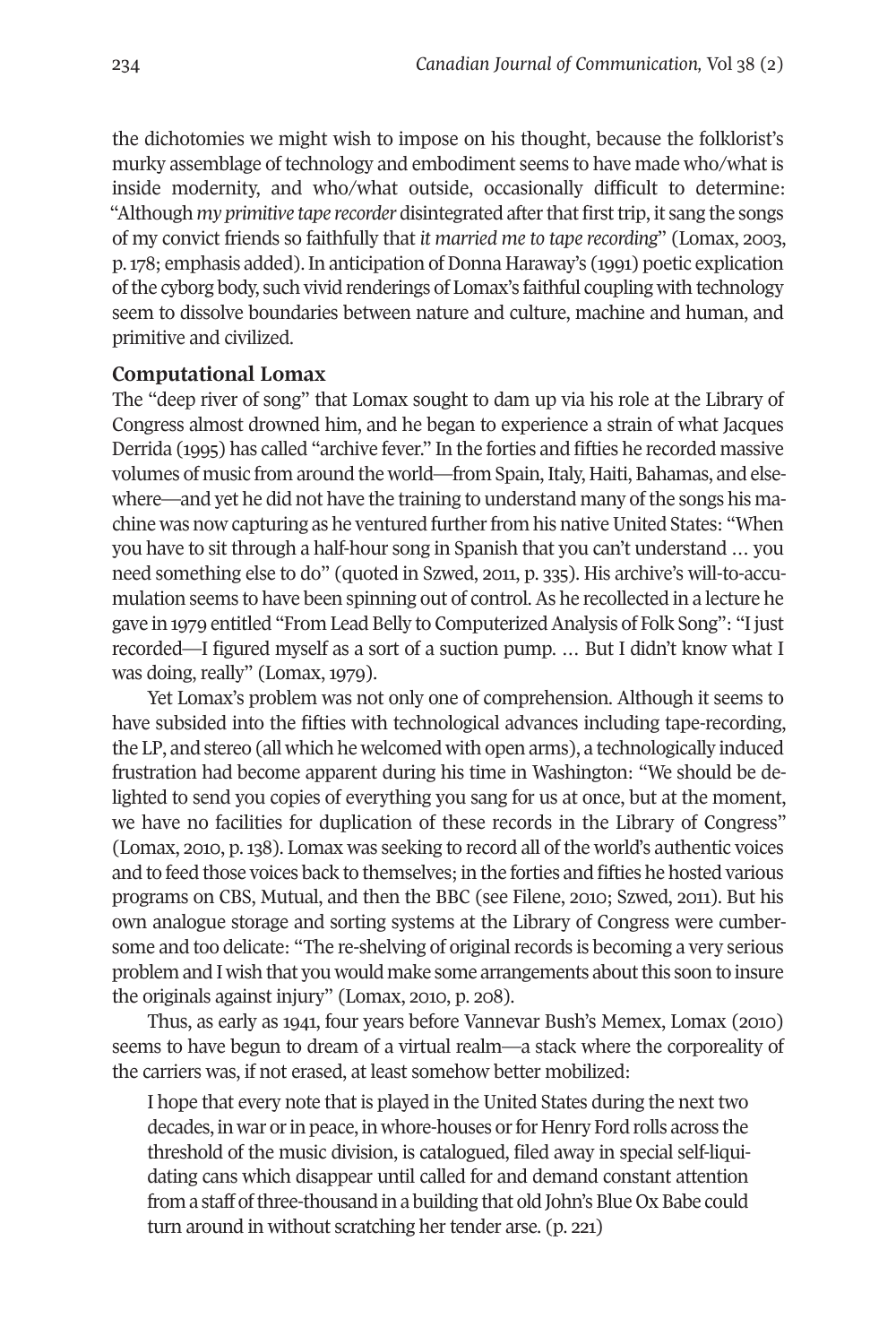Do folklorists dream of electric graphical userinterfaces? Jonathan Sterne (2003) has explored how ethnographic phonography in the late nineteenth century was bound up with embalming practices and the Victorian cultures of death and remembrance. Lomax, though, sought to re-animate the archive as an interactive and dynamic database—where "special self-liquidating cans" disappear until called for—one ofthe purposes of which would be to connect the holdings to the very folk that constitute their source. Not surprisingly, then, the utopian discourse around personal computing would later give him cause for excitement. As he would write in a grant application for his multimedia software project, "The Global Jukebox ... is not just an encyclopedia of music, dance, and culture, but a dynamic model of the cultural universe which the user may explore, manipulate, *and expand*" (Lomax, 2003, p. 325; emphasis added). Before he could drag and drop self-liquidating cans, however, he would need to devise a system of sorting the data in his unwieldy analogue archives.

The Cantometrics project, which officially commenced in 1961 with the help of a Rockefeller grant, seems to have functioned in part as a salve for Lomax's earlier archive fever. In it he found "something else to do," and he also found what would eventually become, with his Global Jukebox software in the nineties, a way of potentially plugging life back into his sickly stacks of field recordings. If on his song-collecting journeys Lomax had occasionally found himself in the dark as a researcher, Cantometrics promised to be a sonar imaging device of sorts: "Cantometrics was designed to facilitate quick … mapping of a musical terrain" (Lomax, 1976, p. 79). Employing anthropologists, ethnographers, statisticians, and a computer programmer—not to mention Columbia University's IBM 360 mainframe (Szwed, 2011), which was a crucial component of this interdisciplinary machine—the project attempted to systematically study the singing voice and its function within traditional societies. Lomax's team devised a set of coding categories that would allow them to comparatively study the globe's folk music without actually looking at music or meaning as they had traditionally been conceived in studies of musicology and folklore: "We came to focus more upon the shape than the content of the model, more upon the 'how' than on the 'what' of singing, since the 'how' is the more constant element and thus, by definition, closer to the cultural core" (Lomax, 1976, p. 13). Thus at approximately the same time that McLuhan (1964) was trying to draw our attention away from the *content* of television and radio broadcasts, for instance, and toward media as such, so Lomax was moving toward the materiality of folk music to considerthe aesthetics and social functioning of vocal channels themselves.

The Cantometrics coding process was a complex and time-consuming procedure; thirty-seven categories were to be used, each with scales of varying ranges. A few of the qualities the team considered were the degree to which the singing group did or did not seem to have a leader; the degrees of rhythmic and tonal integration and organization in the singing group; and the degrees of "raspiness" and "nasalization" (Lomax, 1968, pp. 22-23). The first meaning of "Cantometrics" is the measurement of singing style, and so the project thus sought to rationalize and to attribute discrete (and quantitative) symbols to the language-exceeding voices of the folk. Yet the term "Cantometrics" also pointed toward the fact that singing style is a measure of social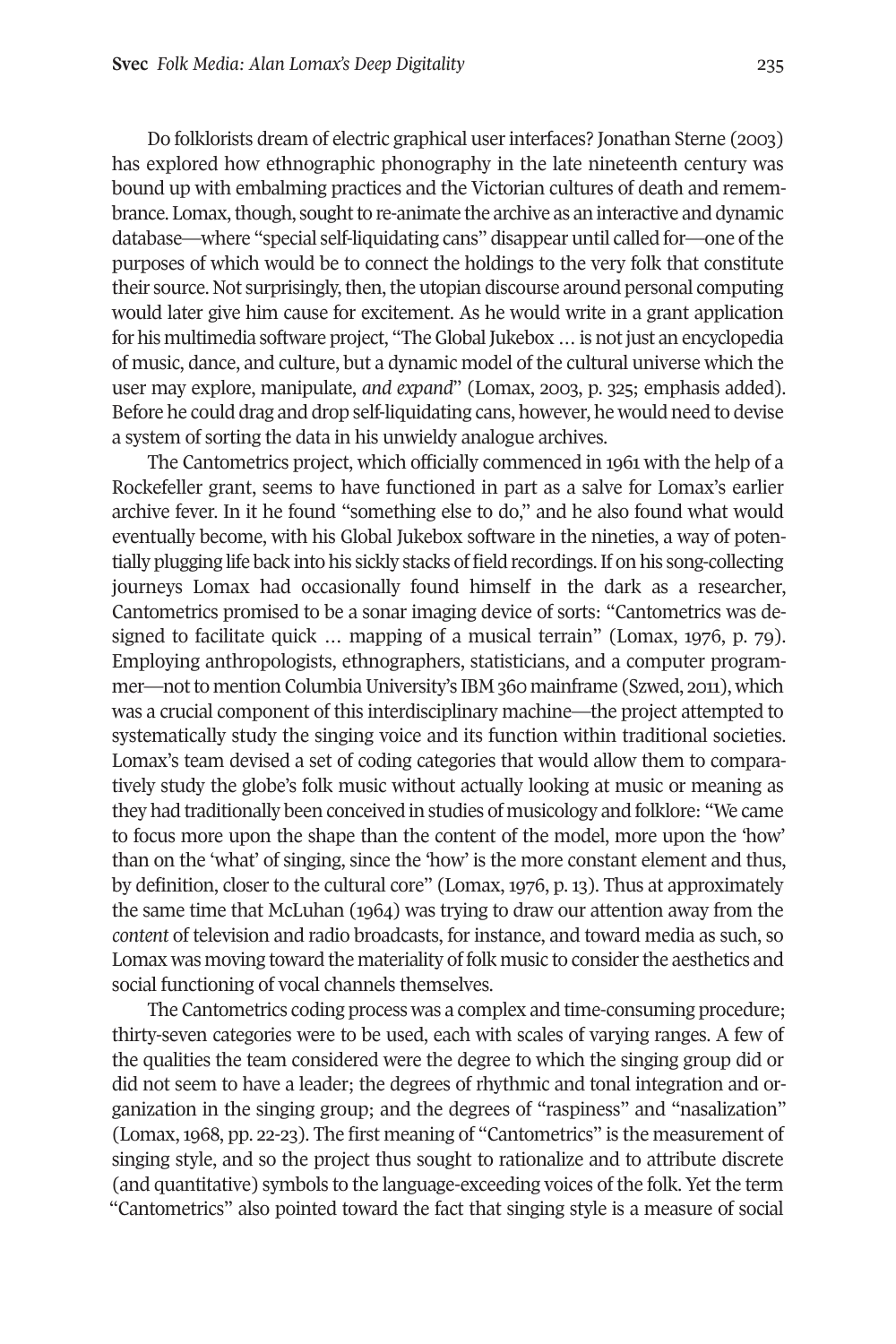structure and solidarity. After coding the approximately 3,500 songs that formed the basis of the Cantometrics data, and after mapping these results onto data taken from George Peter Murdock's (1967) *Ethnographic Atlas*, Lomax and his colleague Victor Grauer concluded that singing styles were related to "1) Productive range; 2) Political level; 3) Level of stratification of class; 4) Severity of sexual mores; 5) Balance of dominance between male and female: 6) Level of social cohesiveness" (Lomax, 1968, p. 6). By looking at the characteristics of a society, one can predict the kind of singing style that social structure would require. Conversely, by looking at singing style, one can also determine the kind of society a vocal style is helping to maintain.

Lomax's Cantometrics project clearly aspired to objectivity, and he often refers to the computer as a mere tool. For instance, he does not give the machine much credit when he acknowledges that "the computer became the helpful servitor ofthis project" (Lomax, 1976, p. 4). However, just as Lomax was reliant upon his prosthetic sound recorders on his field trips, the kind of information-processing he was interested in conducting with Cantometrics—cross-cultural factor analysis of the world's recorded voices—required the IBM 360.And Lomax again found himself married to technology. As he put it in a televised interview with Robert Gardner,

The computer is buzzing with 500 variables, cross-correlated. And out of this are emerging enormous forms, which are complex enough to satisfy almost any cultural metaphysician. I swim in them all day long, and I must say I don't feel that I understand exactly how they work. One thing I am sure of, and that is that … man is basically a master aesthetician. (Lomax in Gardner, 2005).

Lomax is not sure how the cross-correlated variables function, and yet he *swims* in them—fully immersed, it seems, in his new network (cf. Helmreich, 2007). Forrestine Pauley collaborated with Lomax on a sister project called Choreometrics, which sought similarly to informationalize the filmed traditional dances of the world, and she recalls the affective excitement Lomax expressed about his new partner's power: "[Lomax would] call me and he'd say 'Look at this,' you know, and I'd see this stream of numbers and patterns. … And he'd say, 'Look what's happening here, look what this is showing!"" (Paulay, 2006). Almost like Neo in The Matrix, Lomax could finally perceive the data that had been surrounding him all along.

Yet translation issues abounded. How best to let the folk speak to the researcher and to the mainframe, and vice-versa? The parameters of the scales and categories, as Lomax himself acknowledges, were defined by the size of the IBM punch-card. So the bandwidth of the folk's voice was delimited by the material structure of the computer's storage and processing media. Butthere were (human) eyes and ears that also needed consideration. The visual presentation of the coding sheet was thus designed so that it could facilitate interaction between these intertwined agents:

The number of levels was limited to thirty-seven by the size of the coding sheet, and the number of points on any line was limited by the thirteen punches available in a column on an IBM card. No more points were included on any line than we felt could be handled by an attentive listener. These thirtyseven lines, with 219 points, are set forth in a symbolic map on the right side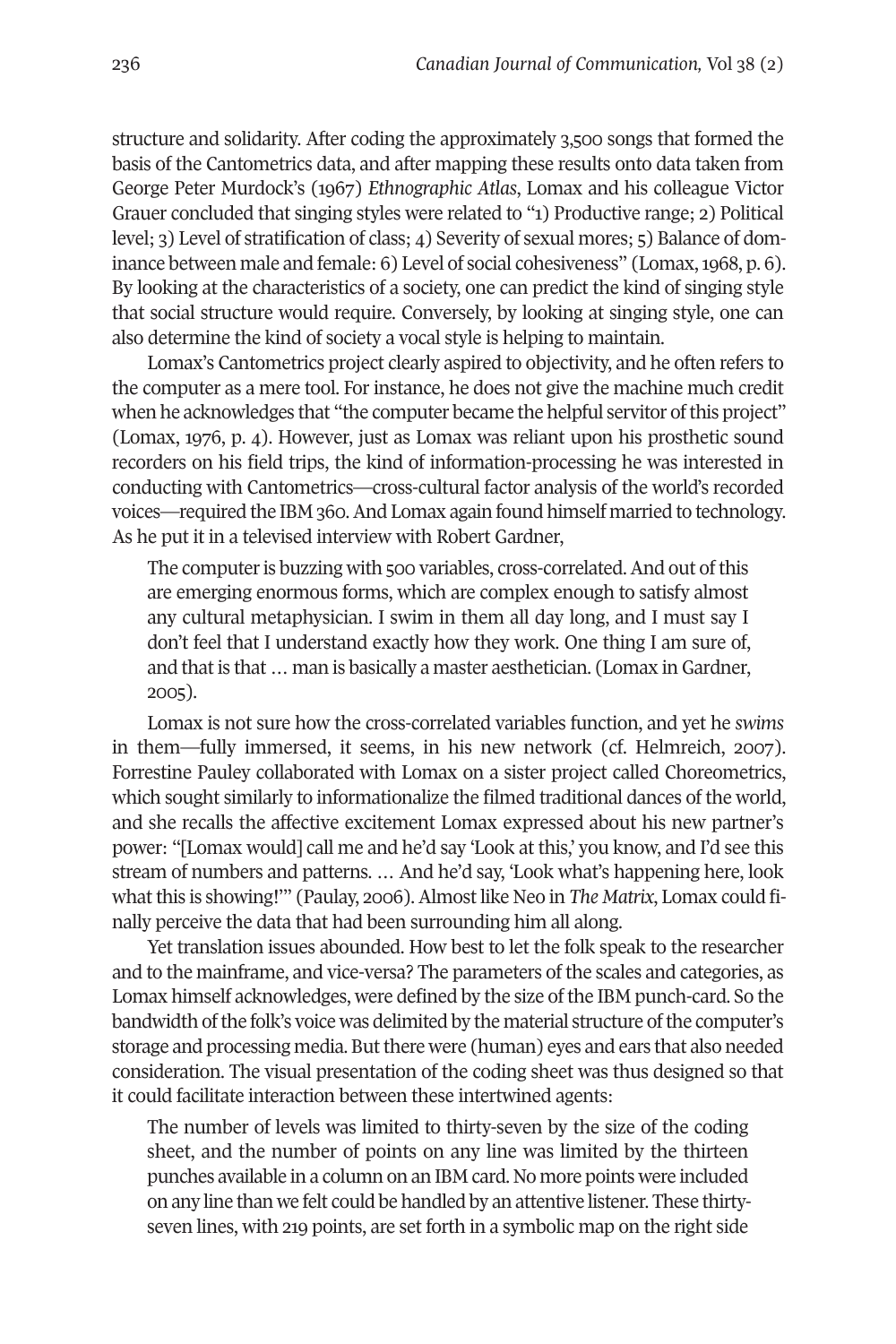of the coding sheet. The symbols, which are abbreviations for the distinctions made in each line, greatly facilitate learning and using the system. The listener records his judgments on the symbolic map and then transfers them to a number map on the left, which also serves as an IBM data sheet. (Lomax, 2003, p. 251).

How can the scholar of folk music comprehend the vocal varieties of the world, on one hand, and harness the computational power of the digital computer? The coding sheet was offered as a relay joining the mind of the listener, the aural (analogue) voices of humanity, and the digital processing power ofthe mainframe. (User-friendly symbols on the right, and digital translations on the left.)

Still, initiation into this network would take time and patience; *Cantometrics* (Lomax, 1976) came with six cassette tapes, the purpose of which were to make the listeners' ears compatible with the method established by the team. Lomax guides potential Cantometricians through dozens of clips on these hours-long cassettes, teaching them how to rate the coding categories for various samples of recorded folk music. The training tapes (the experience of which is not unlike slowly installing software) seem to work as a kind of protocol, ensuring compatibility between the listener and the computational method: "The Cantometrics tapes allow the listener to adjust to the world ranges of many audible features of singing, arranged in scalar form" (Lomax, 1976, p. 12).

Although human users of Cantometrics may have had trouble understanding the section of the coding sheet that was for the IBM 360 to "understand," however, the computer itself apparently had trouble, too, with the demands of the project; it needed to be taught a new language. As the team's programmer, Norman Berkowitz (1968), explains, "To obviate the loss of time and programming effort that would be entailed in such preparation on a problem-by-problem basis, a special language, REDODATA, was developed, during the period November, 1965, to July, 1966, to facilitate the automatic and flexible redefinition and transgeneration of data" (p. 310). Only once everyone was on the same page (or punch-card) could the coding and information-processing ofthe world's archives of recorded folk music begin.

#### **Cybernetic folk**

So far we have seen how the materiality of the IBM 360 registered across the project and how the boundary-blurring network thatincluded technology, folklorist, and folk interestingly recalibrated for Lomax's digital period. But the very object of his quest interestingly morphed, too, into the Cantometrics research. In his early writings, phonographic Lomax seemed content to bask in the mystical richness he perceived in the voices and bodies of the folk—which, again, "[escaped] the lines and spaces" of Western musical notation. Cantometrics attempted to harness the voice and to make empirical sense of its variability on a social-scientific level. However, Lomax's understanding of the materiality of traditional music, as the results began to pour in, became permeated by some of the language and concepts of the field of cybernetics, of which "the digital computer was an essential condition of possibility" (Johnston, 2008, p. x). Therefore, whereas the "truth" of the sonic event had been complicatedly distributed along the sound-recording network within which he was working (from recording au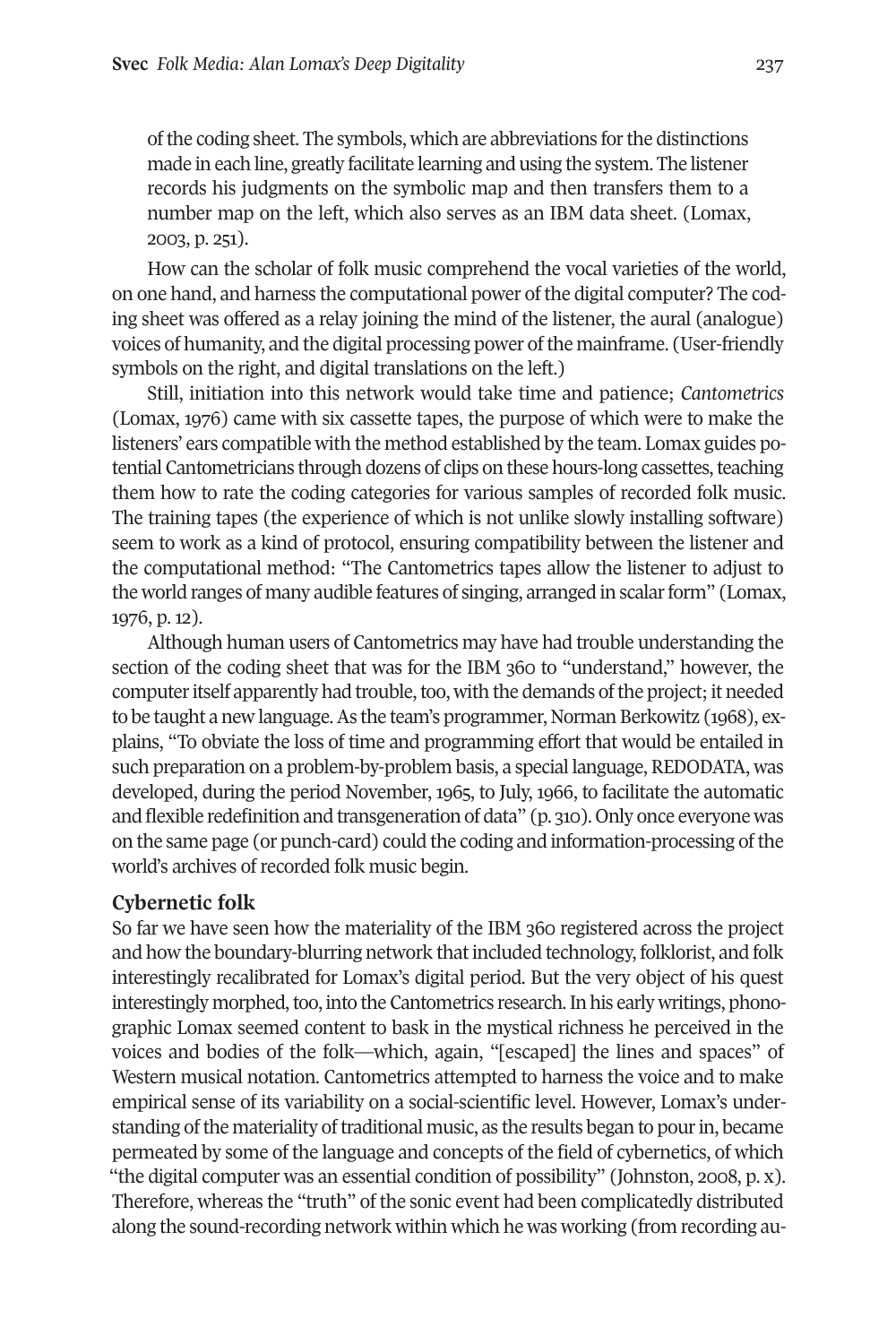tomata to the bell of the loudspeaker), here again the truth of the folk was to be found alongside the (now digital) machine.

The ideas of information, bandwidth, feedback, and homeostasis pervade the Cantometrics project (so the influence of Lomax's teachers Margaret Mead and Raymond Birdwhistell, both cybernetic anthropologists, is also evident). <sup>3</sup> Singing style is a fruitful field of study because it is a relatively *redundant* mode of communication. Lomax thus saw in the voice, vis-à-vis the disorienting swirl of images and sounds he perceived to be part of globalization, an effective noise filter. And once the team began to rate and compare the voices that he and others had recorded with Murdock's ethnographic data, they came to figure singing style as a feedback mechanism between a variety of social, economic, and environmental factors: "Each song style we have studied … portrays some level of human adaptation, some social style. Each performance is a symbolic re-enactment of crucial behavior patterns upon which the continuity of a culture hangs, and is thus endowed with the emotional authority of the necessary and the familiar" (Lomax, 1968, p. 8). The voice both expresses and reinforces particular social and environmental relationships, a component within a machinic circuit—it is the means through which a culture commands and controls *itself*. For instance, as Lomax writes of early modern Europe, "The bard was an early information specialist, storing the traditional knowledge of his group with the help of the redundant devices of poetry" (Lomax,1968, p.134). The particular conclusions of the Cantometrics project tended toward evolutionism—more "complex" or "information-dense" singing styles were found to belong to more highly stratified social systems. Yet Lomax also seemed to wish to approach voice and society as a strictly relational system.Andrew Pickering (2010) has explored how some British cyberneticists regarded the brain as an adaptive, performative machine, and Lomax approached the voice with a similar lens; he had finally opened up this black box, and he saw that it was after all the homeostatic regulator of each of humanity's diverse cultural systems.

The cybernetic notions of information, feedback, and homeostasis are also evident in the activist aspects of Lomax's work with digital computers. Lomax perceived globalization to be a culturally homogenizing force, a process figured as negentropic. As he writes in *Folk Song Style and Culture*,

The work was filled with a sense of urgency. To a folklorist the uprooting and destruction of traditional cultures and the consequent grey-out or disappearance of the human variety presents as serious a threat to the future happiness of mankind as poverty, overpopulation, and even war. Soon there will be nowhere to go and nothing worth staying at home for. … Meantime Telstar rises balefully on the western horizon. (Lomax, 1968, p. 4)

Lomax grapples here with the contradictions of modern cultural imperialism on one hand there is a proliferation of communications; on the other, the informational possibilities of any given message seemed to him to be rapidly decreasing (a phenomenon he terms "cultural grey-out"). His lament is not unlike Paul Virilio's (1997) in *Open Sky*, where Virilio explores the erosion of situated horizons as a consequence of instantaneous telepresence and telecommunication. The noises of transna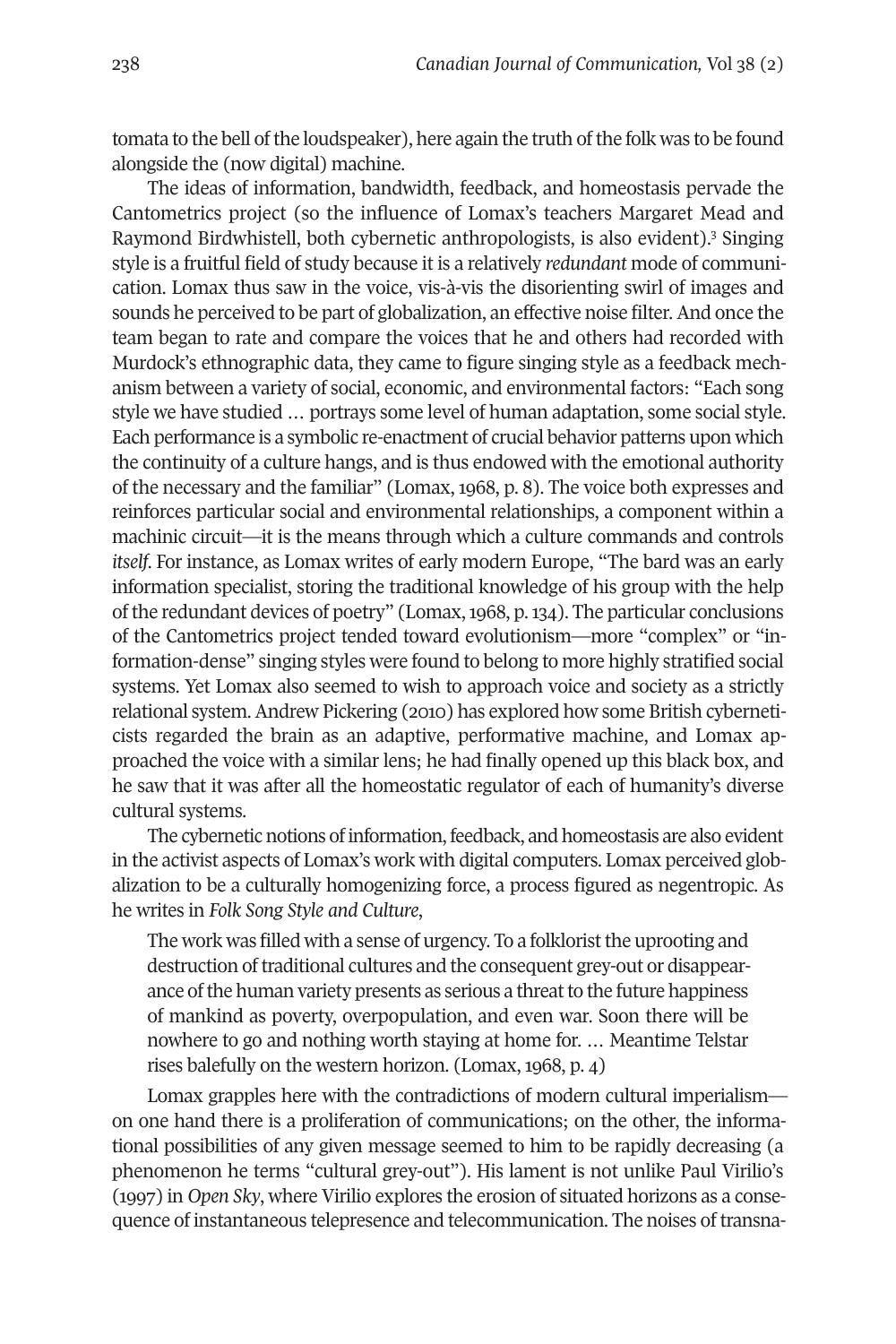tional industry and technology have increased to such a degree that it is no longer possible to recognize "[differences] which [make] a difference," which is how Gregory Bateson (1972, p. 315) defines information. "There will be nowhere to go and nothing worth staying at home for," Lomax puts it (1968, p. 4).

And yet, in the rich diversity of traditional singing styles, now comparable thanks to the sheer power of the IBM, Lomax saw a beautifully wide range of bandwidth and informational possibility. And the method of Cantometrics could be plugged into the voices of the world, he hoped, in an attempt to strengthen their functioning as relay:

Experience teaches that ... direct feedback of genuine, uncensored native art to its roots acts upon a culture like water, sunlight, and fertilizer on a barren garden; it begins to bloom and grow again. The direction, planning, and administration of this cultural feedback system will be facilitated by the recognition of style structures and style differences. (Lomax, 1968, p. 9)

The traditional voices of humanity were weakening, Lomax thought, in part because they often lacked access to mainstream channels of communication, and yet Cantometrics might serve as a meta-governor—a servomechanism through which we could regain control of our most essential informational circuits. Thus Cantometrics should not only be for scholars of folklore. Lomax thought that schoolchildren and even "just plain folks" can and should learn the method, and in the process better understand the singing styles that are foundational components of our cultural ecosystems (Lomax,1976, p. 9). Cantometrics and Choreometrics findings were thus disseminated not only in academic publications and papers, but also in presentations and a film series entitled *Rhythms of Earth* (Lomax & Paulay, 2008). "People are very stubborn about keeping these bodily matters going. I think the human race is going to resist this homogenization and build up new kinds of civilizations on these structures. That's what this film is for," as Lomax explained to Robert Gardner (in Gardner, 2005).

The realization of Lomax's living database, however, seemed to become most possible with the Global Jukebox, designed to run on an Apple Macintosh IIcx (Szwed, 2011). Lomax's writing career had (slightly) slowed down by the late eighties and nineties, and so there is less material here to explicate. But the grant application Ronald D. Cohen included in*Alan Lomax: Selected Writings* (Lomax, 2003) and a video demonstration ofthe prototype (Naimark,1993) promise an interactive and dynamic archive. The multimedia interface would make it possible to place beside each other, in both visual and aural forms, allthe findings of Cantometrics, and one could manipulate the data to explore new patterns. But one would also, it seems, be able to plug one's own singing style into the database, making it not only a window into a static set of traditions, but a collaborative, hybrid pump/regulator: "The Global Jukebox … is not just an encyclopedia of music, dance, and culture, but a dynamic model ofthe cultural universe which the user may explore, manipulate, and expand" (Lomax, 2003, p. 325). The same networks that were eroding traditional cultures, then, might be put to good use in the global regeneration of the diversity of singing styles. Unfortunately for Lomax, however, the Global Jukebox technology never made it past the prototype stages in his lifetime.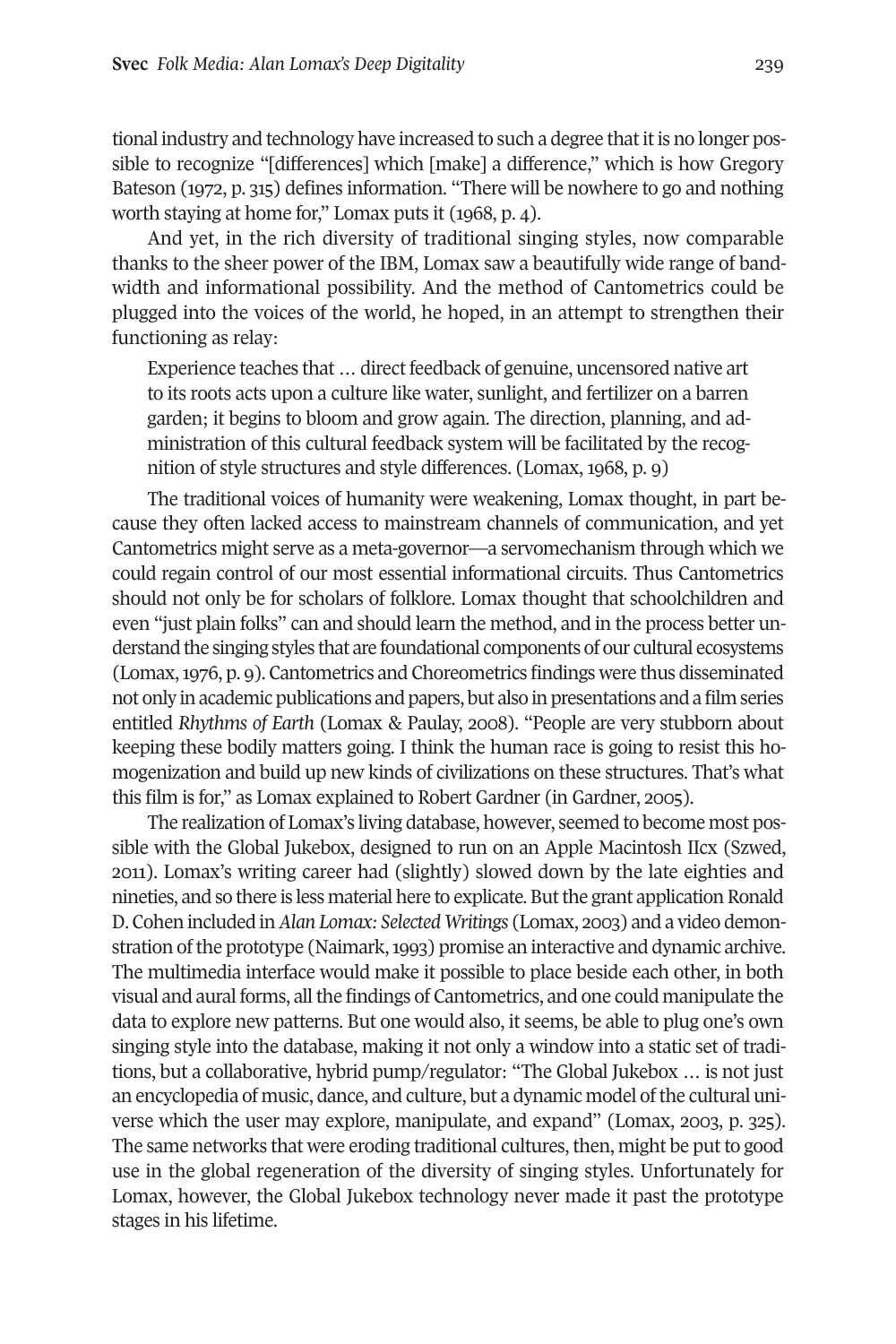#### **Deep digitality**

Many have criticized the thread across the history of digital culture that posits digitization as a disembodying or abstracting process (e.g. Hansen, 2006; Hayles, 1999; Munster, 2006). N. Katherine Hayles (1999) traces the notion that information can be divorced from its material carrier from cybernetics and information theory through to nineties cyberculture and transhumanistrhetoric. Contemporary images of humans uploading themselves to computers carry forward the humanist dream of disembodied consciousness, which Hayles finds influentially articulated in the work of Norbert Wiener (Hayles,1999). But not only utopian humanists understand digitality as a condition in which the medium of the body is left behind. Mark B. Hansen  $(2004)$  critiques the anti-humanist (and decidedly dystopian) Friedrich Kittler on similar grounds. According to Kittler (1999), the modern differentiation of technological media (into gramophone, film, and typewriter—a.k.a. the real, imaginary, and symbolic) is eventually subsumed by the monolithic phenomenon of digitization:

Before the end, something is coming to an end. The general digitization of channels and information erases the differences among individual media. Sound and image, voice and text are reduced to surface effects, known to consumers as interface. … Inside the computers themselves everything becomes a number: quantity without image, sound, or voice. (pp. 1–2)

Focusing on the materiality of computational technology, Kittler emphasizes the removal of the writer/user from the process of digital inscription; yet, according to Hansen, it is Kittler's reliance on Claude Shannon's notion of information that leads him to an abstracted and disembodied understanding of the digital (Hansen, 2004).

But there have been other ways of conceiving of information and digitality. Hayles' book returns to less influential cybernetic theorists such as Donald Mackay, who offered an account of information that did not neglect the situated, embodied contexts in which information is necessarily received. And, drawing on Gilles Deleuze and Henri Bergson, Hansen (2004) critiques Kittler by arguing that digital code is always already framed by the "*in-formed*" users that engage with it; Hansen explicates the necessarily affective process of digital media-making/-perceiving by closely analyzing the work of several new media artists, including Jeffrey Shaw and Tamás Waliczky.

There are dozens of ways one could critique Cantometrics as a social-scientific methodology (see Averill, 2003). Still, I submit that Alan Lomax's strange inventions and writings also constitute an attempt to grapple with an understanding of digital data that is not abstract or disembodied but is rather situated in particular, necessarily embodied horizons. Lomax was excited by the possibilities afforded by information processing; the ability of the machine to sort and map binary data was to be appreciated: "It is exciting to realize that such a coherent and complete system, capable of accounting for world musical variation, was derived by a rigorous, mathematical procedure" (Lomax, 1976, p. 21). And yet, Lomax never seemed to discard his initial fascination with performance, which for him always seemed to exceed the notes, words, and more recently the digital bits that might be used to encode it.As he offered only a few pages afterthe above quotation, "Music descends from the heavenly spheres of pure ideas and mathematics, where it was put by Pythagoras and Plato. Its perform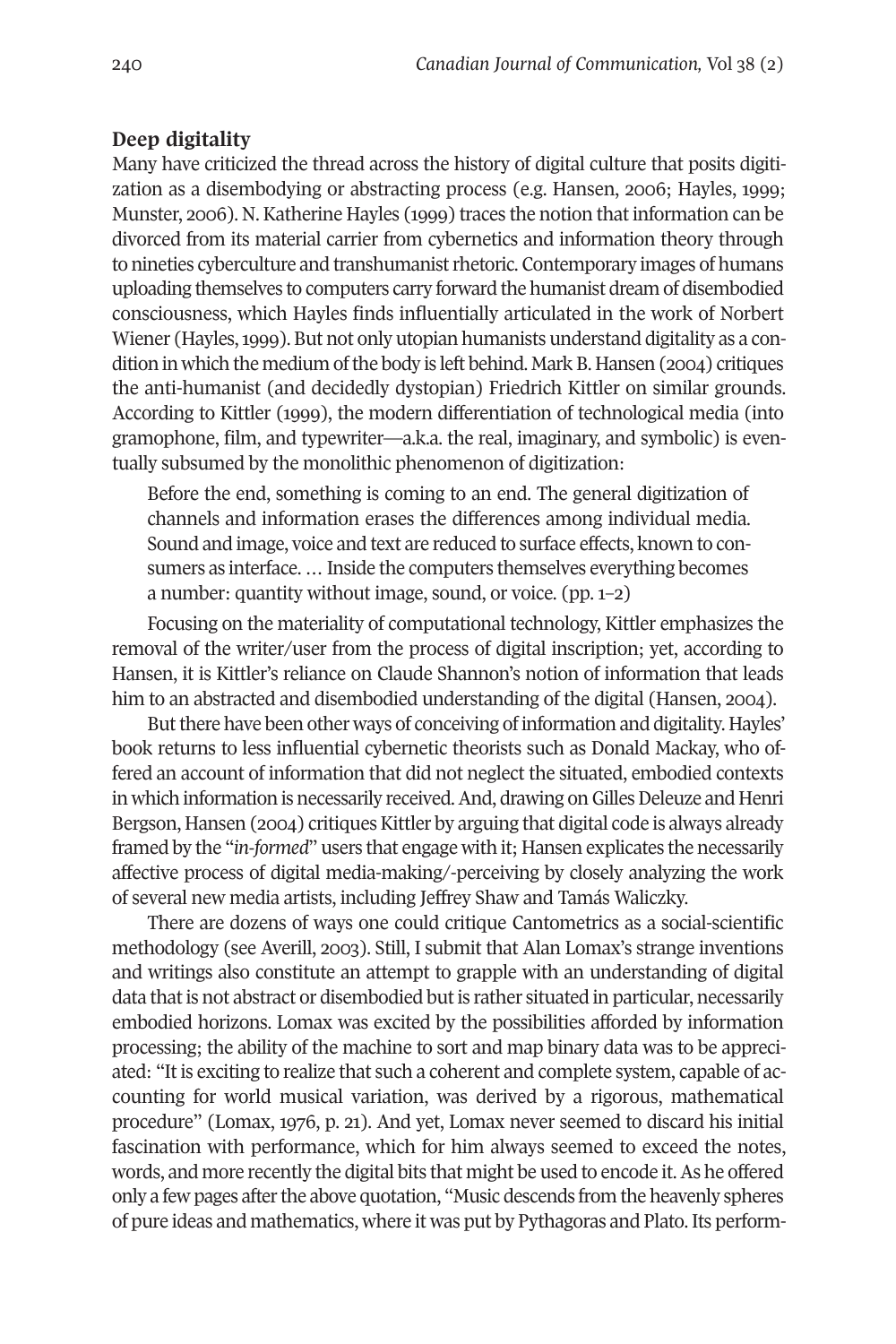ance framework clearly does not rest on mathematical abstractions, but is a human, a social thing" (Lomax, 1976, p. 25). Lomax was sensitive to the possibilities engendered by computers, and yet his understanding of digital culture was palimpsestic—helpful binary code and embodied human life-worlds overlapping in an integrated mixed-reality network:

You've got a theory of art … which is far more satisfying aesthetically, emotionally, intellectually … than any black/white thing of the sort that Levi-Strauss has foisted on us in the last twenty-five years, where everything is 'Yes or No.' … It's an enormously complicated web; it took the biggest computer in the world to make these comparisons—the whole of the mainframe was occupied with it for two days to get this map, because here you're comparing the actual process of interaction between people. … Man is essentially an aesthetic animal—we're not a computer that goes 'Yes/No Yes/No Yes/No,' with a tree diagram making sense out of what we do. Our brains and our nervous systems connect us with every *body* around us. We carry these very complex social and communications systems with us. … It is an enormously complex interconnected network. (Lomax, 1979)

Lomax, the poststructuralist folklorist, finds us constrained by Claude Levi-Strauss' binary thinking. Rather, paralleling Gilles Deleuze & Felix Guattari (1987)—for whom "The life ofthe nomad is the intermezzo" (p. 380)—Lomax envisions an affective and distributed folk, a web that stretches across several strata, including nervous systems, "the biggest computer in the world," and "every body around us." Of course, by now the rhetoric of disembodied cyberspace has all but completely died out (Hansen, 2006). Still, Lomax was perhaps on the cutting edge of mixed reality, trying as he did to envision a digital convergence that did not erode previous media (including the body), but rather rejuvenated them by descending, deep, to the cultural core of our sung environments. So at around the same time that,for example, Nicholas Negroponte (1995) was touting the majesty of "weightless" bits, Lomax was listening for a utopia wherein digital networks are always already plugged into our fleshy voices—which richly and complexly embrace, but shall not be reduced to, code.

#### **Conclusion**

My aims in this article, to summarize, have been twofold. First, drawing on Kittler's approach, I tried to explore how the objects of Lomax's folkloristic desires were themselves products of the machines he employed as a field worker and as an archivist, or at least how he is often sensitive to this in his writings. This approach has allowed us to see connections between his body of work and medium theory. Second, inspired by the burgeoning field of media archeology and imaginary media research, I tried to explore how Lomax's ideas and (failed) inventions constitute a fascinating virtuality that cuts across the genealogies of cybernetics and digital culture. By excavating media—which always include diagrams and dreams—we can open ourselves to lost potentialities (Parikka, 2012; Zielinski, 2008). What would it take to trade in our narcissistic iGadgetry for the democratizing, collaborative, and embodied folk-database Lomax longed for?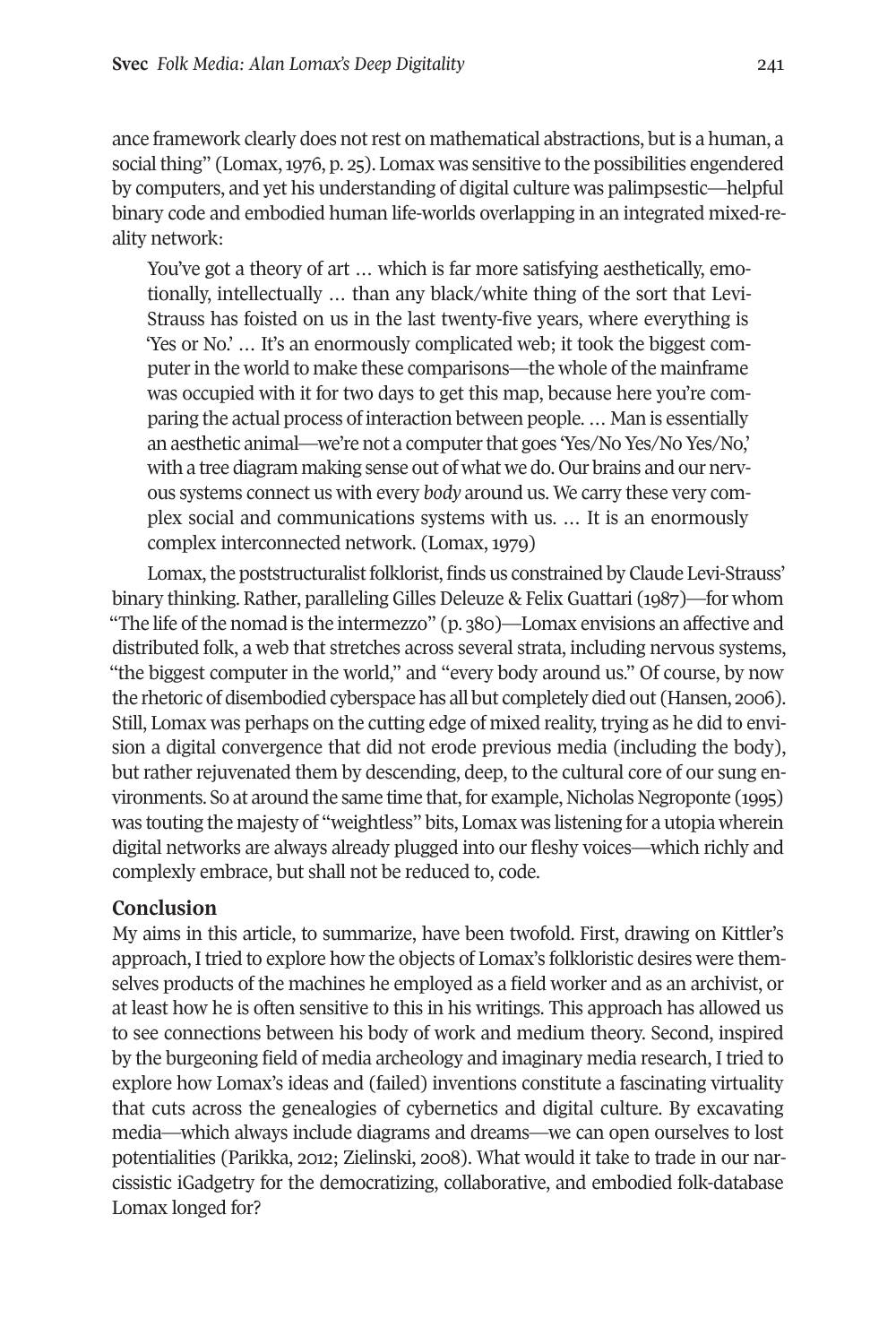# **Acknowledgments**

I would like to thank Jonathan Sterne, and the other (anonymous) reviewer at *CJC*, for the extremely helpful comments. Thanks also to Mitchell Akiyama (who is also working on Lomax and sound recording), Nick Dyer-Witheford, Bernd Frohmann, and Keir Keightley, for the encouraging conversations and productive feedback.

## **Notes**

1. I acknowledge the important contributions of Ronald D. Cohen, who is editor of two of the collections of Lomax's (2003; 2010) writings that I have often relied on here.

2. Perhaps Alan Lomax inherited this fascination from his father. As Marybeth Hamilton (2007) writes of the elder song collector, "Inextricable from that sense of virile adventure was an evangelical enthusiasm for recording technology" (p. 79). And, again, Filene (2000) has also identified the Lomaxes' sense of the Dictaphone as an objective tool for documentation. But I am trying to highlight how the younger Lomax's descriptions of recording occasionally tend to blur the lines dividing subject, tool, and object, entirely.

3. On cybernetics, see Wiener (1950), Ashby (1963), Hayles (1999), and Johnston (2008).

### **References**

- Ashby, W. Ross. (1963). *An introduction to cybernetics*. New York, NY: Science Editions, John Wiley & Sons.
- Averill, Gage. (2003). Cantometrics and cultural equity: The academic years: Introduction. In A. Lomax, *Alan Lomax: Selected writings, 1934–1997* (pp. 233–247). New York, NY: Routledge.
- Barthes, Roland. (1977). *Image, music, text* (Stephen Heath, Trans.). New York, NY: Hill & Wang.
- Bateson, Gregory. (1972). *Steps to an ecology of mind*. Chicago, IL: University of Chicago Press.
- Bendix, Regina. (1997). *In search of authenticity: The formation of folklore studies*. Madison, WI: University of Wisconsin Press.
- Berkowitz, Norman. (1968). Appendix 1: Data systems and programming. In A. Lomax, *Folk song style and culture* (pp. 309–321). Washington, DC: American Association forthe Advancement of Science.
- Brady, Erika. (1999). *A spiral way: How the phonograph changed ethnography*. Jackson, MS: University Press of Mississippi.
- Deleuze, Gilles, & Guattari, Felix. (1987). *A thousand plateaus: Capitalism and schizophrenia* (Brian Massumi, Trans.). Minneapolis, MN: University of Minnesota Press.
- Denisoff, R. Serge. (1971). *Great day coming: Folk music and the American left*. Urbana, IL: University of Illinois Press.
- Derrida, Jacques. (1995). *Archive fever: A Freudian impression* (Eric Prenowitz, Trans.). Chicago, IL: University of Chicago Press.
- Ernst, Wolfgang. (2011). Media archaeography: Method and machine versus history and narrative of media. In E. Huhtamo & J. Parikka (Eds.), *Media archaeology: Approaches, applications, and implications* (pp. 239–255). Berkeley, CA: University of California Press.
- Fabian, Johannes. (1983). *Time and the other: How anthropology makes its object*. New York, NY: Columbia University Press.
- Filene, Benjamin. (2000). *Romancing the folk: Public memory and American roots music*. Chapel Hill, NC: University of North Carolina Press.
- Frith, Simon. (1981). "The magic that can set you free": The ideology of folk and the myth of the rock community. *Popular Music*, *1*, 159–168.
- Gardner, Robert (Concept & Supervision). (2005). *Screening room with Robert Gardner*[DVD]. United States: Studio 7 Arts.
- Gitelman, Lisa. (1999). *Scripts, grooves, and writing machines: Representing technology in the Edison era*. Stanford, CA: Stanford University Press.
- Hamilton, Marybeth. (2008). *In search of the blues*. New York, NY: Basic Books.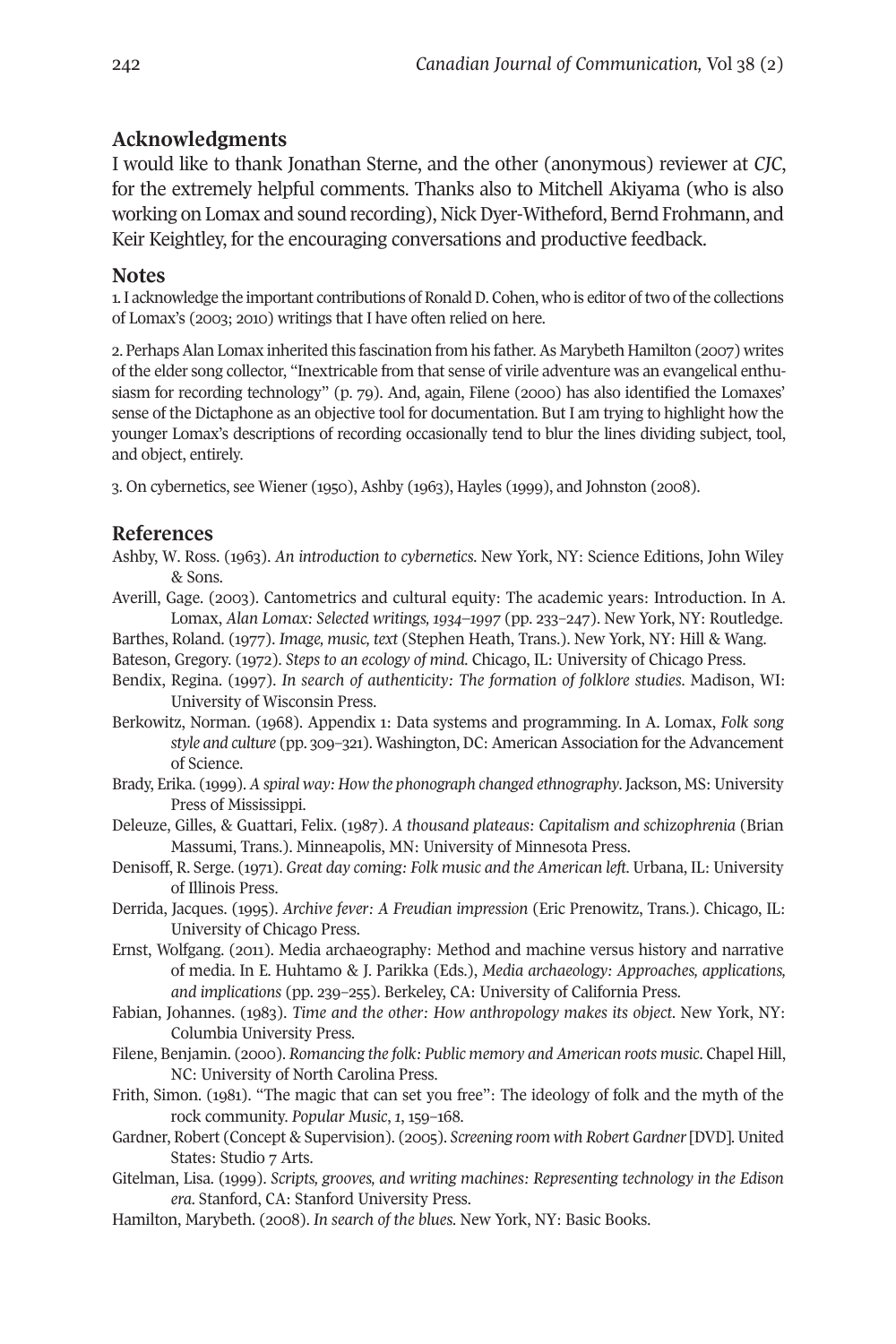Hansen, Mark B. N. (2004). *New philosophy for new media*. Cambridge, MA: The MIT Press.

- Hansen, Mark B. N. (2006). *Bodies in code: Interfaces with digital media*. New York, NY: Routledge.
- Haraway, Donna J. (1991). *Simians, cyborgs, and women: The reinvention of nature*. London, UK: Free Association Books.
- Hayles, N. Katherine. (1999). *How we became posthuman: Virtual bodiesin cybernetics, literature, and informatics*. Chicago, IL: University of Chicago Press.
- Helmreich, Stefan. (2007). An anthropologist underwater: Immersive soundscapes, submarine cyborgs, and transductive ethnography. *American Ethnologist*, *34*(4), 621–641.
- Johnston, John. (2008). *The allure of machinic life: Cybernetics, artificial life, and the new AI*. Cambridge, MA: The MIT Press.
- Keightley, Keir. (2001). Reconsidering rock. In S. Frith, W. Straw, & J. Street (Eds.), *The Cambridge companion to pop and rock* (pp. 109–142). Cambridge, UK: Cambridge University Press.
- Kittler, Friedrich A. (1992). *Discourse networks, 1800/1900* (Michael Metteer, Trans.). Stanford, CA: Stanford University Press.
- Kittler, Friedrich A. (1997). *Literature, media, information systems: Essays*. Amsterdam, The Netherlands: G+B Arts International.
- Kittler, Friedrich A. (1999). *Gramophone, film, typewriter* (Geoffrey Winthrop-Young & Michael Wutz, Trans.). Stanford, CA: Stanford University Press.
- Lastra, James. (2000). *Sound technology and the American cinema: Perception, representation, modernity*. New York, NY: Columbia University Press.
- Latour, Bruno. (1987). *Science in action: How to follow scientists and engineers through society*. Cambridge, MA: Harvard University Press.
- Lomax, Alan. (1968). *Folk song style and culture*. Washington, DC: American Association for the Advancement of Science.
- Lomax, Alan. (1976). *Cantometrics: A method in musical anthropology*. Berkeley, CA: University of California Extension Media Center.
- Lomax, Alan (Speaker). (1979). *From Lead Belly to computerized analysis of folk song* [Audio file]. New York, NY: Association for Cultural Equity. URL: [http://research.culturalequity.org/get](http://research.culturalequity.org/get-dil-details.do?sessionId=74)[dil-details.do?sessionId=74](http://research.culturalequity.org/get-dil-details.do?sessionId=74) [September 1, 2012].
- Lomax, Alan. (1993). *Mister Jelly Roll: The fortunes of Jelly Roll Morton, New Orleans Creole and "inventor of jazz."* Berkeley, CA: University of California Press.
- Lomax, Alan. (2003). *Alan Lomax: Selected writings, 1934-1997* (Ronald D. Cohen, Ed.). New York: Routledge.
- Lomax, Alan. (2010). *Alan Lomax, assistant in charge: The Library of Congressletters,1935-1945* (Ronald D. Cohen, Ed.). Jackson, MS: University Press of Mississippi.
- Lomax, Alan, & Paulay, Forrestine. (2008). *Rhythms of earth* [DVD]. United States: Association for Cultural Equity.
- McLuhan, Marshall. (1964). *Understanding media: The extensions of man.* New York, NY: McGraw-Hill.
- Mullen, Patrick B. (2008). *The man who adores the Negro: Race and American folklore*. Urbana, IL: University of Illinois Press.
- Munster, Anna. (2006). *Materializing new media: Embodiment in information aesthetics*. Hanover, NH: University Press of New England.
- Murdock, George P. (1967). *Ethnographic atlas.* Pittsburgh, PA: University of Pittsburgh Press.
- Naimark, Michael (Producer). (1993). *The Global Jukebox demonstration* [Video]. URL: [http://www](http://www.youtube.com/watch?v=Bx_hUrevOdw) [.youtube.com/watch?v=Bx\\_hUrevOdw](http://www.youtube.com/watch?v=Bx_hUrevOdw) [September 15, 2012].
- Negroponte, Nicholas. (1995). *Being digital*. New York, NY: Knopf.
- Parikka, Jussi. (2012). *What is media archeology?* Malden, MA: Polity Press.
- Paulay, Forrestine. (2006). Forrestine Paulay interview. In *Rhythms of earth* [DVD]. (2008). United States: Association for Cultural Equity.
- Pickering, Andrew. (2010). *The cybernetic brain: Sketches of anotherfuture*. Chicago, IL: University of Chicago Press.
- Seeger, Pete. (1972). *The incompleat folksinger*. New York, NY: Fireside.